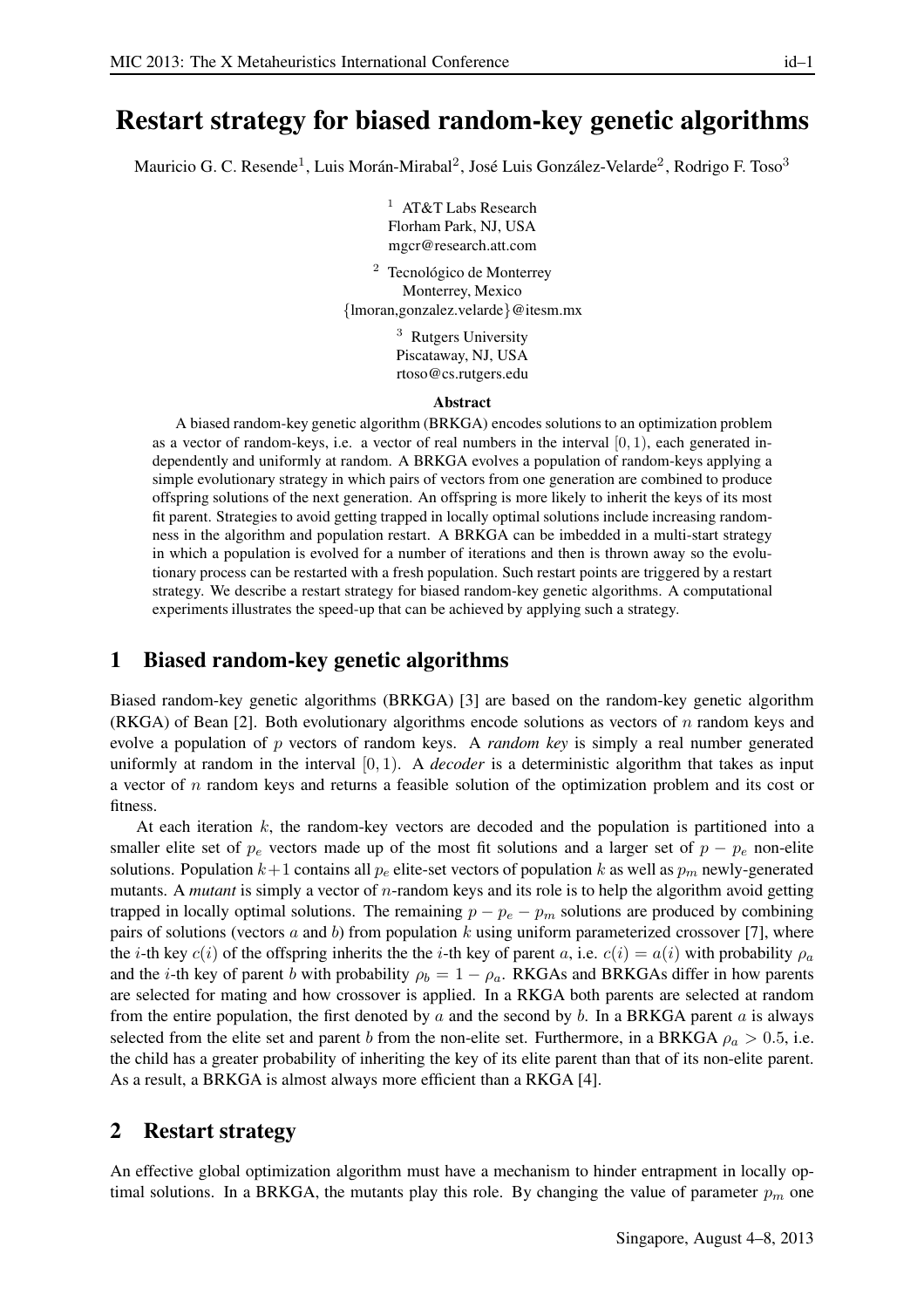

Figure 1: Iteration count distribution of a BRKGA to find an optimal covering of Steiner triple covering problem stn243 [6].

controls the amount of noise in the population. The larger the value of  $p_m$ , the greater the amount of randomness in the population and the less likely it becomes that the population will converge to one or more locally optimal solutions. Another solution is to adopt a *restart strategy*. We propose a restart strategy for BRKGA that is similar to the one described by Resende and Ribeiro [5] for GRASP with path-relinking. This strategy, called  $restart(k)$  restarts the BRKGA every k iterations without improvement in the value of the best found solution. It does this by emptying out the population and reloading it with newly-generated random-key vectors. The incumbent over all restarts is saved for output at the conclusion of the run.

Consider the iteration count distribution of a BRKGA of [6] to find an optimal solution of Steiner triple covering problem  $\text{str}243$  in Figure 1. The iteration-to-target plot [1] is generated by running a BRKGA 100 times, each using a different seed for the random number generator and recording the number of iterations taken by the algorithm to find an optimal solution. The figure shows that 25% of runs took no more than 55 iterations, 50% took no more than 74, and 75% took no more than 246. However, 10% took more than 4597 iterations, 5% took more than 5532 iterations, 2% more than 7061, and the longest run took 9903. Let I be the random variable number of iterations to target solution. For stn243, Figure 1 suggests that  $Pr(I \ge 246) \approx 1/4$ . By restarting after 246 iterations and assuming independence runs,  $Pr(I \ge 492 \mid I \ge 246) \approx 1/4$ . Therefore,  $Pr(I \ge 492) = Pr(I \ge 246) \times Pr(I \ge 492)$  $492$   $\mid I \geq 246$ )  $\approx 1/4^2$ . It is easy to show by induction that the probability that the algorithm will still be running after k cycles of 246 iterations is approximately  $1/4^k$ . For example, the probability the algorithm with restart will still be running after 1230 iterations (five cycles of 246 iterations between restarts) is approximately  $1/4^5 = 1/1024 \approx 0.1\%$ . This is in contrast to the estimated 80% probability the algorithm without restart will run for over 641 iterations. This is an example of a slightly different restart strategy than the one we propose. In this strategy restarts are done every  $k$  iterations while in the more robust strategy proposed in this paper restarts are done every k iterations without improvement of the incumbent. We discuss this issue of robustness in greater detail in the full paper.

# 3 Numerical example

As an illustration of our strategy consider the BRKGA of Resende et al. [6] for the Steiner triple covering problem, a type of set covering problem. In set covering, we are given n finite sets  $P_1, P_2, \ldots, P_n$ . Let sets I and J be defined as  $I = \bigcup_{j=1}^{n} P_j = \{1, 2, ..., m\}$  and  $J = \{1, ..., n\}$ . A subset  $J^* \subseteq J$  is called a *cover* if  $\bigcup_{j\in J^*} P_j = I$ . The *set covering problem* is to find a cover of minimum cardinality. The characteristics of sets  $P_1, P_2, \ldots, P_n$  make the Steiner triple covering problem a computationally difficult set covering problem. See [6] for a review of the literature of Steiner triple covering.